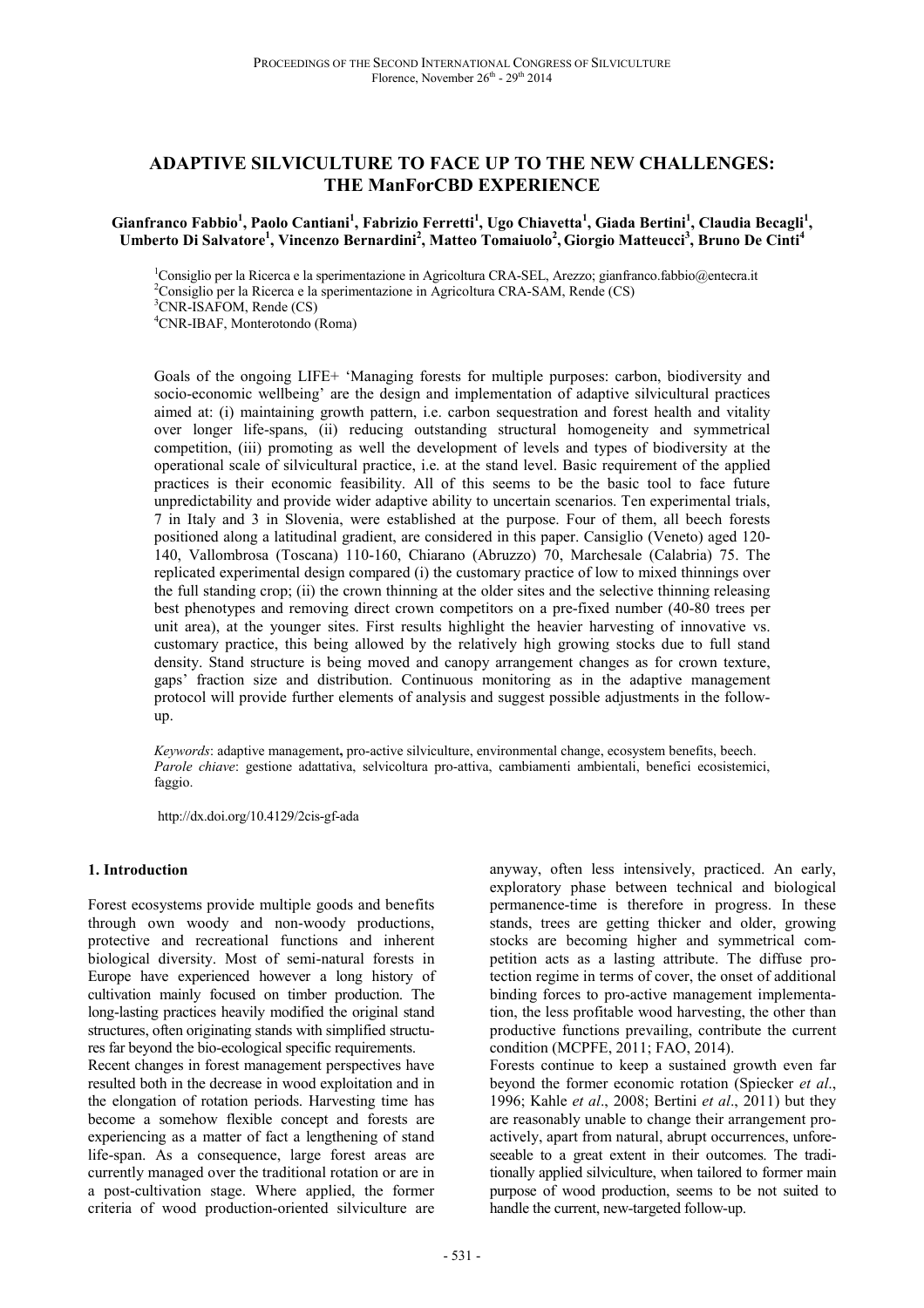An additional, emerging benchmark to forest management is the progress of environmental conditions' shift. This involves directly both physics and chemistry of growth medium - atmosphere and soil - with concurrent and counteracting factors (increase of air temperature and  $CO<sub>2</sub>$  content, abrupt changes in rainfall regime, extreme events, airborne acidifying pollution, N fertilization, ozone level) (Ferretti *et al.*, 2014; Nabuurs *et al.*, 2013; Seidl *et al.*, 2014).

Because of the full involvement of growth medium attributes, tree growth level and pattern (i) provide the evidence of this occurrence and (ii) synthesize the balance between positive and negative inputs in the short, as well as in the long run (Solberg *et al.*, 2009). The analysis of complex relationships between factors highlights the role of drivers, the onset of limiting factors and feedbacks (Magnani *et al.*, 2007; de Vries *et al.*, 2008; Hetzold *et al.*, 2014; Stephenson *et al.*, 2014). Time elapsing since the biological community is being affected is relatively short because of the rate of change in progress and of its cumulative effect, e.g. the rapid turning point of N in the soil from 'tree growth stimulating factor to nutritional unbalancing and acidifying factor'. That is why monitoring of 'tree growth level and pattern' may contribute significantly the understanding of condition in progress and the adjustment of management (Dobbertin *et al.*, 2008; Lindner *et al.*, 2010).

Mitigation to climate change, major global driver, is contributed by forests through the maintenance or enhancement of inherent carbon sequestration and stock ability in standing crop and soil. This adds a new goal to the already manifold forests' functions and involves directly the design of management criteria.

Further to these assumptions, is the awareness of the increasing 'uncertainty' about the progress of environmental conditions' shift. The question is: are we living a path of change - this underlying a start and an end point - or are we going to live a perennial transition well-known in its beginning, but quite completely unknown in its further course? How fast it will proceed and which will be the prevailing direction of change and predictable feedbacks on complex organisms as forest ecosystems is quite unknown. That is why 'risk management' comes to be a customary companion to forest ecologists, managers and planners.

The ongoing LIFE+ project ManForCBD (Managing forests for multiple purposes: carbon, biodiversity and socio-economic wellbeing) is aimed at developing and testing novel adaptive silvicultural practices for the maintenance/enhancement of carbon storage and sequestration, i.e. forest mitigation ability, forest health and vitality, productive functions, types and levels of biodiversity. Reference is made to Criteria 1 to 4 of SFM -MCPFE.

Focus is made on the design and implementation of practices aimed at: (i) reducing the outstanding structural homogeneity and implicit symmetrical competition, (ii) maintaining tree growth over prolonged life-spans, (iii) enhancing the diversity of stand structures. Experimental trials have been established to implement, test and monitor the effectiveness of the developed management

options for the achievement of these multiple objectives and provide data and guidance of best practice.

# **2. Materials**

Four out of the ten sites of the project, i.e. beech forests distributed along a latitudinal gradient, were considered here: Cansiglio (Veneto) aged 120-140, Vallombrosa (Toscana) 110-160, Chiarano (Abruzzo) 70, Marchesale (Calabria) 75.

Standing crop attributes at each site are the heritage of techniques ruling past silvicultural management. In Cansiglio, forestry is documented consistently since 1200-1300 under the Republic of Venice. First management plan dates 1638; the establishment of 'National forest' is dated 1871 and the first 'modern' plan (Morelli) was implemented in 1930 (Bessega, 2008). Stand regeneration is being successfully established following the group shelterwood system and the uniform physiognomy is carefully shaped here by the long-lasting standard techniques aimed at timber production throughout the forest compartments. Only few patches, irregular for position, reduced site-index and/or specific composition, are being excluded, as a rule, from management. This background and the site quality, optimal to beech vegetation, make this forest the prototypical pre-alpine beech forest regularly managed for purpose of wood-production.

The management history of Vallombrosa is closely linked to centuries of forestry activity implemented by the friars of local Benedictine Abbey and subsequently by the National Forest Service. Current standing crops at the test-site originated partly from the reafforestation of pastures beyond the pristine forest edge and partly from the conversion of former coppice into high forest (Galipò, 2012, personal communication). Current physiognomies varied between the more regular, grown dense even-aged crops, and the less homogeneous former coppice characterized by the scattered, grownup standards and the stems selected on the original stools, now indiscernible from trees originated from seed. This composite history is still recognizable in the current physiognomy of the beech high forest.

Chiarano is the typical beech transitory crop becoming established since the suspension of former coppice harvesting since mid 1900 and undergoing periodical thinning aimed at reducing progressively shoots' number on each stool and maintaining a full crown cover all over the conversion cycle. Number of standards is quite reduced resulting in a fairly homogeneous stand structure. The age-related tree density is high and crowns are smallsized and upper-inserted. An outstanding symmetrical competition is frequently observed in these crops (Del Rio *et al.*, 2014), it being temporarily settled by periodical thinning in the still young forest. Marchesale, geographically opposite to Cansiglio, summarizes the distinctiveness of southern beech forests as for the management history and the higher diversity of Mediterraneanmountain environments. Last, unfinished regeneration cutting: an arrangement between the group shelterwood, the clear-cut and the clear cut with reserves systems,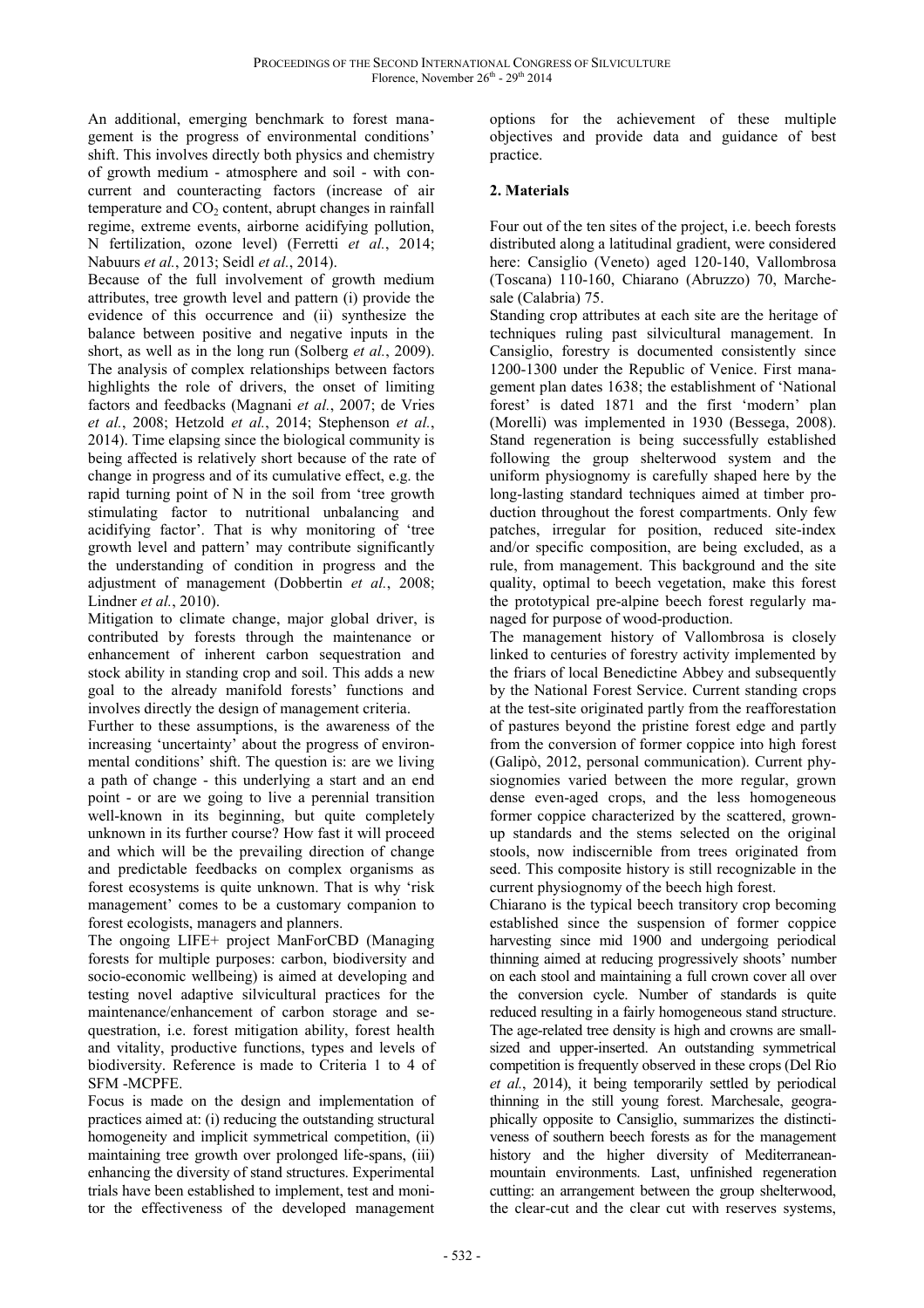released around the first half of 1900 grouped or single stems of former cycle, at now standing out among the dominant crop. The patchy presence of silver fir mother trees and of close regeneration cohorts scattered in the beech forest, provides further spots of specific and structural diversity. The resulting physiognomy is therefore less regularly distributed throughout the full cover. Bedrock and climate (Table 1) are optimal to beech vegetation at all sites from the pre-alpine environment up to the very southern Apennines outcrops. Main mensurational parameters at the sites are reported in Table 2.

# **3. Methods**

# *3.1 Rationale of silvicultural practices*

Customary technique, common to all case-studies, is the mass tending of standing crop according to main, but not exclusive, wood production purpose. Low (first stage) to mixed (following stages up to harvesting) thinnings rule the applied criteria following the mass regeneration pattern under the shelterwood system. Such technique is canonical to beech requirements and aimed at getting quality timber as well as at matching the specific bio-ecological attributes, i.e. beech shade tolerance and its natural trend to build up evenaged, one-storied stands. This was the context of management under the quite steady environmental conditions and before the shift in progress.

The working hypothesis moved from the following rationale: face up to the emerging changes by a proactive silviculture, to meeting mitigation demand whilst maintaining tree 'health and vitality' and promoting biological diversity. The economic sustainability of techniques employed is a basic requirement to make them easily enforceable in the practice of management. Carbon sequestration implies the maintenance of a consistent growth efficiency for the expected prolongation of stand life-time, this being too the basic awaited attribute for growing out 'healthy and vital' higher stocks. In the meantime, role of the applied practices is to reduce current evenness while implementing cost-effective interventions.

The proposed adaptive silvicultural practices focused on tree canopy, i.e. the physical layer where tree growth takes place, where individual potential is being naturally developed or may be promoted through crown differentiation, where an active interface works between inner, outer and the full range of intermediate conditions. The assumption was the design of manipulative practices usefully addressed to the main crown layer to make available further growing space, promote a more effective crown-stem-root ratio, ensure further growth, differentiate current evenness, get patches inside housing more diverse living communities. Basically, move from a mass tending aimed at growing trees sized and shaped likewise as in the customary practice, to a targeted crop tending supporting and promoting both growth and the more balanced development of best phenotypes or a selected set of trees within the dominant layer, as in the 'crown' and in the 'selective' thinning practice. The progress of shifting conditions calls for its enforcement even at different, intermediate ages of stand lifespan as in the case-studies, in spite of the canonical application ruling each thinning type since earlier stages of stand development. Both method and context of practices' enforcement inform the typical attributes of an adaptive approach.

## *3.2 Experimental design*

LIFE rules foresee, among others, the 'demonstration' character of implementation practices, this allowing to work on a wide area in the case - 30 hectares at each site - i.e. an operational scale as for silviculture and forest management.The replicated design compared (i) the customary practice i.e. the low to mixed thinning over the full standing crop; (ii) the innovative criterion, i.e. (a) the crown thinning at the older sites, Cansiglio and Vallombrosa; (b) the selective thinning releasing a prefixed number of trees (40-80 per unit area) and removing direct crown competitors at the younger sites, Chiarano and Marchesale. The thesis of no intervention has been added at the three high forest sites both as 'control' and as possible, current management choice in progress.

### **4. First results**

Main mensurational parameters at the sites (Table 2) provide values and range at the time of survey as a function of site-index, dominant stand age and origin (seed or agamic), cultivation history, namely applied regeneration cutting type and thinning regime over the life-span. Standard deviation summarizes variability within the standing crop. Tree density drops as a function of stand age and thinning intensity, being also influenced by the distributive pattern. Its value at Cansiglio and Vallombrosa, two stands aged about likewise, suggests the more conservative management at the latter site, whilst Marchesale averages out the inner tree density variability due to the patchy release of former cycle trees. Chiarano exhibits vice versa the customary density of coppice forests undergoing the intermediate phase of conversion into high forest. Basal area is age-dependent but much less sensitive to tree density variation where, as in the case-studies, crown cover is quite complete and the growing space almost saturated. The higher value at Vallombrosa, slightly older than Cansiglio, is due to tree density as well as to growth space efficiency due to the complementary dendrotypes. The gap mean to dominant tree height at Vallombrosa compared to Cansiglio strengthens this assumption. Trees of the older cycle raise dominant height at Marchesale, in spite of the young stand age. Standing volume summarizes the other variables and highlights its maximum at Vallombrosa, approaching  $800 \text{ m}^3$ ha<sup>-1</sup>. The relatively higher tree density and the quite similar dominant tree height raise standing volume at Marchesale close to value found at Cansiglio, partly reflecting the higher productivity of southern beech forests (Fabbio *et al.*, 2006). Results (Table 3 and 4) highlight the heavier harvesting of innovative vs. customary practice. According to the innovative criterion, removal in basal area and volume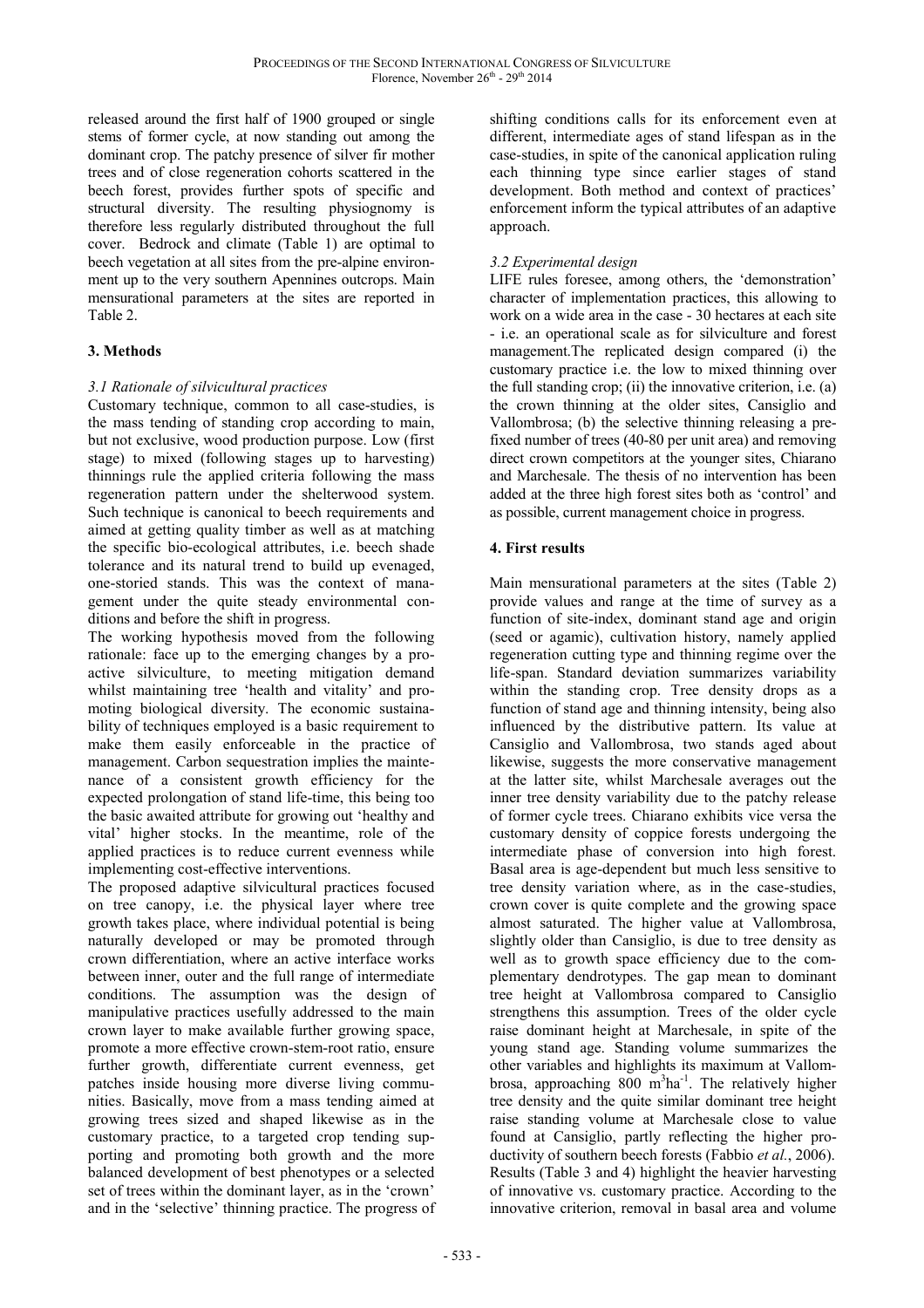is quite similar in Cansiglio and Vallombrosa and more intensive (up to 40%) at Chiarano, i.e. the densest stand. The removal drops at Marchesale at about one half, but tree density is here about one-third than at Chiarano, due to the high forest system. Customary removal is less heavy than innovative but not so widely diverging, with the exception of Vallombrosa, where it is close to zero. This owing to the advice of local staff responsible for tree marking of customary practice (as at all the other sites) to follow strictly the planned thinning time ruled by the management plan. The apparent pre-post change in mean/dominant dbhs and tree heights is vice versa the output of the different target layer(s) manipulated by each thinning type. All of this, as for the quantitative side of removal.

Values of crown cover and overlapping, crown layer texture, i.e. gaps' size and shape, their spatial distribution, fragmentation/connection - before and after thinning operation - give the evidence of crown layer manipulation operated by each practice. A first dataset is provided for the forest of Cansiglio (Fig. 1 and 2). Total number of gaps was similar between the theses after the intervention.

The innovative thinning produced a gap fraction 10% higher than the customary intervention and almost a double mean gap size. As a consequence, mean gap perimeter/area ratio dropped significantly under the innovative thinning, while it remained steady under the customary removal. Finally, edge density increased at both theses. The increase was slightly higher (10%) under the innovative one.

### **5. Discussion**

The outcome of thinning is the less homogeneous physiognomy of stand structure; this reducing too the progress of symmetrical competition detrimental to individual growth course and stand growth pattern. Canopy arrangement has been changed as for crown texture, gaps' fraction size, shape and distribution, according to each applied criterion. Specifically, the innovative thinning released wider and less fragmented gaps. They are expected to produce more lasting openings at the main crown level, whilst customary intervention gives rise to more temporary gaps. The higher radiation and throughfall amount to the soil are expected to trigger bio-geo-chemical processes able to establish further habitats and ecological niches for the enrichment of types of biodiversity inside. The more differentiated tree crown sizes will contribute resistance to disturbances and enhance growth pattern within tree population. Thinning operations provided a positive outcome, i.e. a revenue, at all sites and for both the applied theses, in proportion to the harvested volumes and independently of the position of harvested trees, both of thinning types foreseeing - within own different distribution (mass or spotty) - removals over the full area. The high removal of the innovative criterion has been allowed by the relatively high growing stocks due to the quite full stand densities.

Data immediately after thinning implementation provide the baseline condition and the reference to the content and design of surveys to be carried out in the following monitoring phase, this being an integral part of the procedure to test the effectiveness of any adaptive approach. A previous study (Becagli *et al.*, 2013) documented the impact of silvicultural practices on forest structure by a set of structural diversity and tree competition metrics at the sites of Cansiglio and Marchesale. Results highlighted the effectiveness of tree spatial competition indexes to promptly assess response to thinning and the great capability of crown-based indexes to differentiate thinning criteria compared with mensurational parameters. Conversely, most of spatial and nonspatial tree diversity indexes tested showed slight or null sensitivity to the applied practices. Their use will become more relevant at later steps after thinning occurrence.

The careful monitoring of standing crop parameters following manipulation, will provide the elements to verify both consistency of the applied theses and the progress towards the awaited goals, possible failures or need of adjustment. At the same time, which components, directions, extents have to be better addressedtuned. Stand attributes are only a part of the system to be surveyed, this including the other relevant communities and the soil system. As for standing crop, a special focus will be devoted to the rearrangement of canopy interface, it holding a leading role to achieving most of expected benefits as for structural attributes of forest stand (Pretzsch, 2014), but also for herbs, shrubs, tree regeneration layers, soil organic content and microbial activity, all of them contributory to the ecosystem functioning and balance.

In this respect, any manipulation of upper canopy interface drives radiation regime and throughfall inside with direct relapses on inner microclimate, heat and water availability, evapo-transpiration, litterfall amount, decomposition rate, respiratory losses, all of them contributing to handle the overall carbon allocation and release, i.e., the carbon budget. Beech bio-ecological attributes as the own reaction ability to late thinnings and the inherent crown plasticity to recover the space made available, provide foreseeable elements of posi-tive reaction to the implemented practices (Fichtner *et al.*, 2013).

# **6. Conclusions**

The paper provides a first insight into the ongoing experience. Continuous monitoring as in the adaptive management rationale will test out the implementations and provide further elements of analysis and adjustement in the follow-up. Current scenario and future uncertainty call for an adaptive management approach taking into account drivers, feedbacks and limiting factors, comparing heritage and new criteria but moving from the former 'steady' condition to a more dynamic approach as in the AFM protocol.

The design and implementation of innovative practices consistent with growth environments and specific bioecological requirements, the comparison with customary silviculture and with the post-cultivation phase where this option is in progress in the management practice, seems to be the main, technically feasible, reliable and operational tool to tackle the challenge.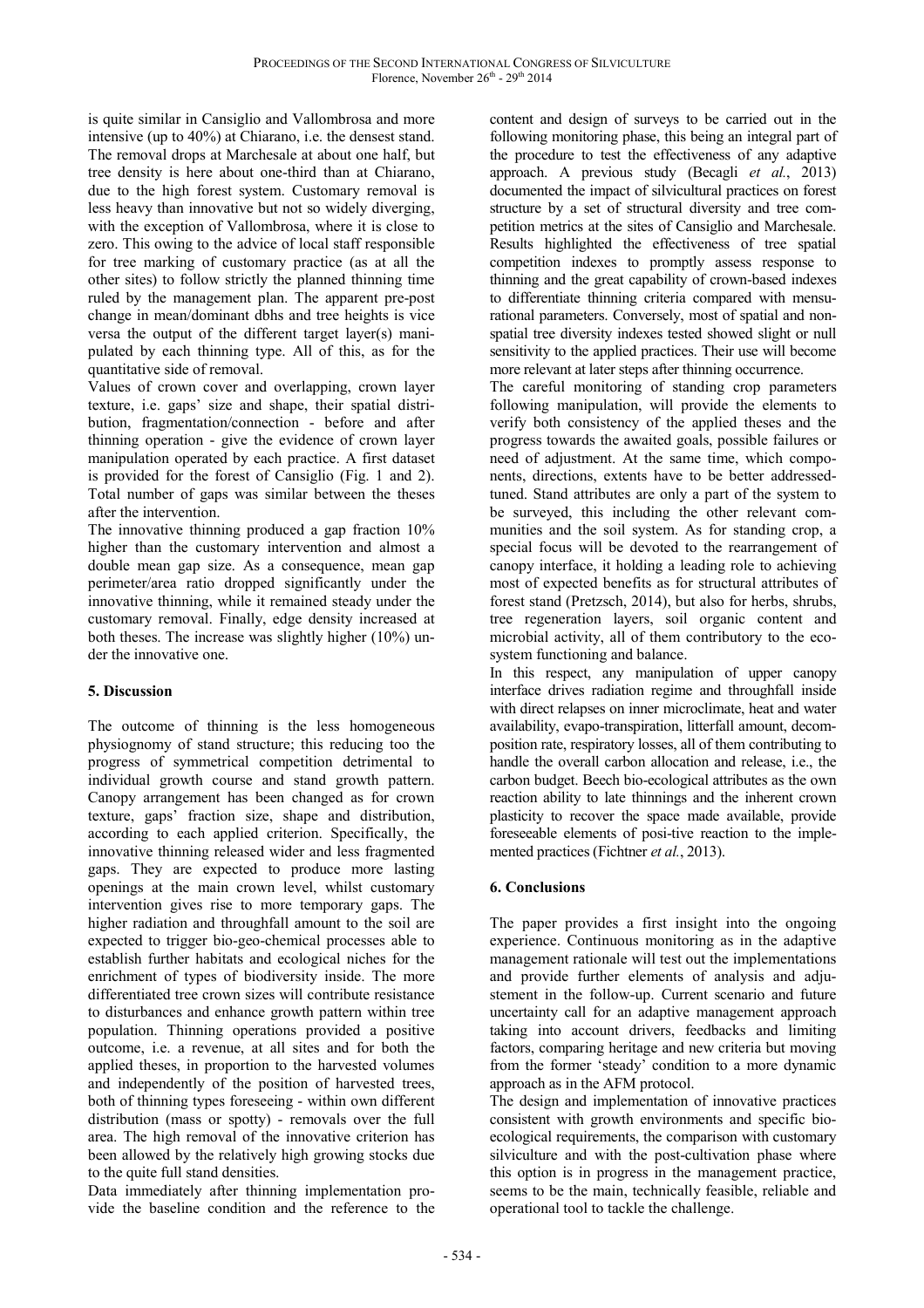# **Acknowledgements**

Study funded within the project LIFE+09ENV/IT0000

78 "Managing Forests for multiple purpose: Carbon, Biodiversity and socio-economic wellbeing". http://www.manfor.eu/new/

Table 1. Site characteristics. Tabella 1. Caratteristiche dei siti.

|                                                       | Cansiglio                                  | Vallombrosa                                      |  |
|-------------------------------------------------------|--------------------------------------------|--------------------------------------------------|--|
| Area (ha)                                             | $30 - 35$                                  | 30                                               |  |
| Geographical coordinates (UTM-WGS84)                  | 46° 03'N, 12°23' E                         | 43°44'N, 11°34'E                                 |  |
| Altitudinal range (m a.s.l.)                          | $1100 - 1200$                              | 470-1440                                         |  |
| Landscape morphology                                  | Gently sloping mountainsides<br>and plains | Gently sloping mountainsides                     |  |
| <b>Bedrock</b>                                        | limestone, marlstone (Cretaceous)          | Sandstone (Chianti<br>formation)                 |  |
| Mean Temp °C                                          | 5.6                                        | 9.7                                              |  |
| Max Temp °C (average warmest month)                   | 14.8, August                               | 24.1, July                                       |  |
| Min Temp $\mathrm{^{\circ}C}$ (average coldest month) | -4, January                                | -0.8, January                                    |  |
| Total Rainfall (mm)                                   | 2004                                       | 1337                                             |  |
|                                                       | Chiarano Sparvera                          | Marchesale                                       |  |
| Area (ha)                                             | 30                                         | 30                                               |  |
| Geographical coordinates (UTM-WGS84)                  | 41°51' N, 13°57' E                         | 38° 30'N, 16°14'E                                |  |
| Altitudinal range (m a.s.l.)                          | $1700 - 1800$                              | 1100                                             |  |
| Landscape morphology                                  | Upper mountain slope<br>range 22°÷28,5°    | Uneven mountain terrain<br>(slope up to $40\%$ ) |  |
| <b>Bedrock</b>                                        | Cretaceous limestone                       | Granite (Serra and Sila<br>formation)            |  |
| Mean Temp °C                                          | 8.5                                        | 10.1                                             |  |
| Max Temp °C (average warmest month)                   | $17,$ July                                 | 18.4, July                                       |  |
| Min Temp °C (average coldest month)                   | $-0.2$ , January                           | 2.2, February                                    |  |
| Total Rainfall (mm)                                   | 1000                                       | 1808                                             |  |

Table 2. Main mensurational parameters at the sites. Tabella 2. Principali parametri dendrometrici dei soprassuoli.

| Parameter               | Cansiglio      | Vallombrosa    | Chiarano       | Marchesale      |
|-------------------------|----------------|----------------|----------------|-----------------|
| Tree density            | $323 \pm 65.9$ | $532\pm117$    | $1367 \pm 353$ | $510\pm130$     |
| Basal area $(m^2)$      | $40.9 \pm 5.2$ | $54.9 \pm 3.5$ | $38.8 \pm 4.4$ | $41.2 \pm 7.3$  |
| Mean height (m)         | $26.6 \pm 0.5$ | $28.2 \pm 1.6$ | $14.3 \pm 0.8$ | $23.3 \pm 1.5$  |
| Mean dbh (cm)           | $40.6 \pm 3$   | $37.3 \pm 5.6$ | $19.4 \pm 2.4$ | $32.9 \pm 6.1$  |
| Dominant dbh (cm)       | $49\pm3.6$     | $50.5 \pm 6.0$ | $35.8\pm4.6$   | $54.0 \pm 6.8$  |
| Dominant height (m)     | $27 \pm 0.6$   | $31.9 \pm 1.2$ | $18.0 \pm 0.9$ | $27.7 \pm 1.2$  |
| Standing volume $(m^3)$ | $543 \pm 72$   | $795 \pm 80.3$ | $183 \pm 24.4$ | $497 \pm 110.8$ |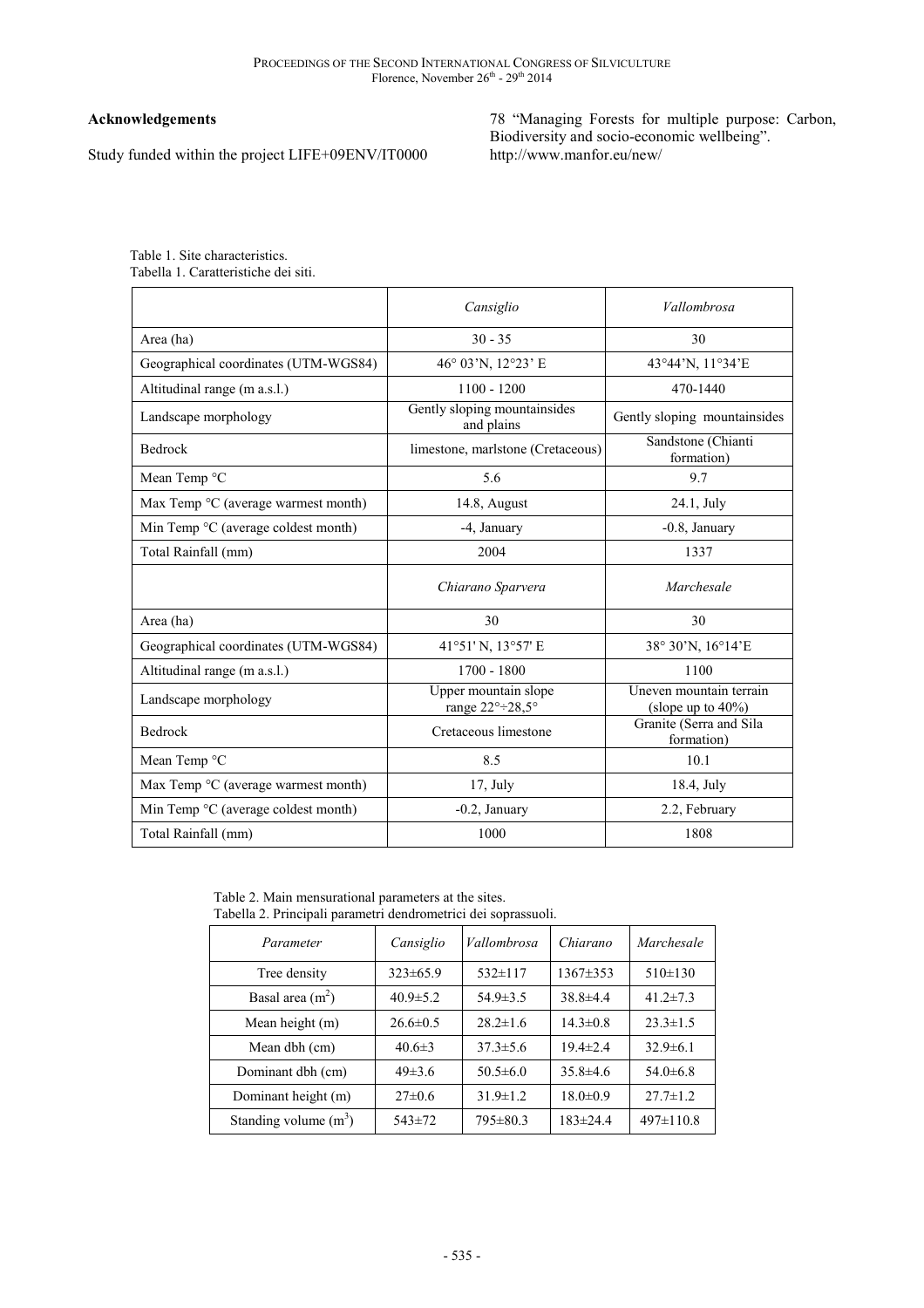|                         | Cansiglio         |                 |                         |                |                | Vallombrosa             |                  |                       |                  |                             |
|-------------------------|-------------------|-----------------|-------------------------|----------------|----------------|-------------------------|------------------|-----------------------|------------------|-----------------------------|
| Parameters              | Before thinning   |                 | After thinning          |                |                | Before thinning         |                  | After thinning        |                  |                             |
|                         | $\overline{I}$    |                 | $\mathcal{C}_{0}$       | $\overline{I}$ |                | $\mathcal{C}_{0}^{0}$   | $\overline{I}$   | $\mathcal{C}$         | $\boldsymbol{I}$ | $\mathcal{C}_{0}^{0}$       |
| Tree density            | 320               |                 | 326                     | 187            |                | 235                     | 511              | 598                   | 316              | 567                         |
| Basal area $(m2)$       | 41.8              |                 | 40.7                    | 26.3           |                | 30.3                    | 56.9             | 54.3                  | 36.4             | 52.6                        |
| Mean height (m)         | 26.8              |                 | 26.5                    | 27.0           |                | 26.5                    | 28.5             | 27.7                  | 26.4             | 25.3                        |
| Mean dbh (cm)           | 40.3              |                 | 40.                     | 43.7           |                | 40.5                    | 38.5             | 34.5                  | 30.0             | 27.0                        |
| Dominant dbh (cm)       | 49.6              |                 | 47.8                    | 48.1           |                | 46.9                    | 61.0             | 50.1                  | 58.9             | 50.1                        |
| Dominant height (m)     | 27.8              |                 | 27.6                    | 27.0           |                | 26.6                    | 33.6             | 31.4                  | 33.2             | 31.4                        |
| Standing volume $(m^3)$ | 561.0             |                 | 529.0                   | 358            |                | 402                     | 838.0            | 768.0                 | 542.0            | 741.0                       |
|                         | Chiarano Sparvera |                 |                         |                |                |                         | Marchesale       |                       |                  |                             |
|                         |                   |                 |                         |                |                |                         |                  |                       |                  |                             |
| Parameters              |                   | Before thinning |                         |                | After thinning |                         | Before thinning  |                       | After thinning   |                             |
|                         | $I-80$            | I40             | $\mathcal{C}_{0}^{(n)}$ | $I-80$         | I40            | $\mathcal{C}_{0}^{(n)}$ | $\boldsymbol{I}$ | $\mathcal{C}_{0}^{0}$ | $\boldsymbol{I}$ | $\mathcal{C}_{\mathcal{C}}$ |
| Tree density            | 1293              | 1515            | 1293                    | 684            | 655            | 613                     | 528              | 479                   | 409              | 408                         |
| Basal area $(m2)$       | 40.3              | 39.9            | 36.1                    | 23.1           | 24.2           | 23.5                    | 43.5             | 38.7                  | 33.7             | 31.6                        |
| Mean height (m)         | 14.1              | 14.6            | 14.3                    | 15.0           | 15.1           | 15.3                    | 23.4             | 23.5                  | 24.2             | 23.5                        |
| Mean dbh (cm)           | 20.3              | 18.6            | 19.3                    | 22.8           | 21.7           | 21.7                    | 32.3             | 32.5                  | 33.0             | 33.4                        |
| Dominant dbh (cm)       | 36.5              | 35.5            | 36.2                    | 36.0           | 35.1           | 36.1                    | 42.7             | 55.8                  | 54.2             | 48.8                        |
| Dominant height (m)     | 18.2              | 18.0            | 18.2                    | 18.1           | 17.9           | 18.1                    | 25.6             | 27.9                  | 27.6             | 26.7                        |

Table 3. Main mensurational parameters before and after thinning operation. (I) innovative thinning, (C) customary thinning. Tabella 3. Principali parametri dendrometrici prima e dopo il diradamento. (I) innovativo, (C) tradizionale.

Table 4. Thinnings' removal.

Tabella 4. Intensità dei diradamenti.

|                    | Percentage removal |     |     |  |  |  |
|--------------------|--------------------|-----|-----|--|--|--|
|                    | N                  | G   | V   |  |  |  |
| CANSIGLIO          |                    |     |     |  |  |  |
| Innovative         | 41                 | 37  | 36  |  |  |  |
| Customary          | 28                 | 26  | 24  |  |  |  |
| <b>VALLOMBROSA</b> |                    |     |     |  |  |  |
| Innovative         | 38                 | 36  | 35  |  |  |  |
| Customary          | 3.6                | 3.1 | 3.0 |  |  |  |
| <b>CHIARANO</b>    |                    |     |     |  |  |  |
| Customary          | 53                 | 36  | 34  |  |  |  |
| $I-80$             | 47                 | 40  | 37  |  |  |  |
| $I-40$             | 57                 | 41  | 40  |  |  |  |
| <b>MARCHESALE</b>  |                    |     |     |  |  |  |
| Innovative         | 22                 | 21  | 24  |  |  |  |
| Customary          | 15                 | 19  | 20  |  |  |  |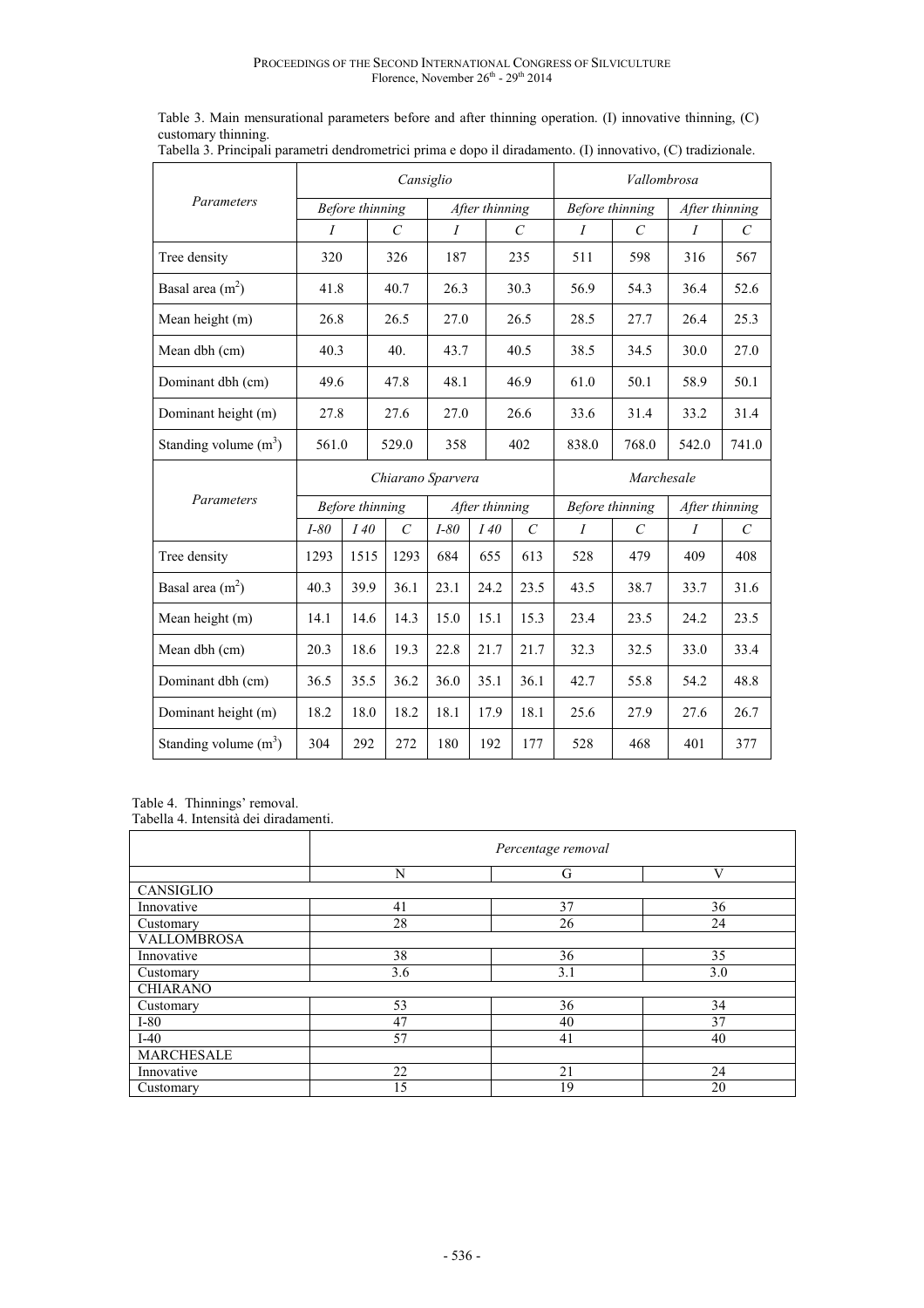

 Figure 1. Sample plot before and after customary thinning implementation at Cansiglio. Figura 1. Area campione prima e dopo il diradamento tradizionale a Cansiglio.



 Figure 2. Sample plot before and after innovative thinning implementation at Cansiglio. Figura 2. Area campione prima e dopo il diradamento innovativo a Cansiglio.

### **RIASSUNTO**

### **Selvicoltura adattativa per affrontare le nuove sfide: l'esperienza ManForCBD**

Selvicoltura adattativa per affrontare le nuove sfide: l'esperienza ManForCBD.

Obiettivi del progetto LIFE+ 'Managing forests for multiple purposes: carbon, biodiversity and socioeconomic wellbeing' sono il disegno e la realizzazione di pratiche colturali adattative per: (i) mantenere l'accrescimento del bosco, quindi la capacità di sequestro di carbonio nel soprassuolo e nel suolo e la 'salute e vitalità' del sistema su tempi di permanenza prolungati, (ii) ridurre la evidente omogeneità strutturale e il livello di competizione simmetrica, (iii) promuovere una maggiore biodiversità. Requisito essenziale alle pratiche colturali applicate è quello della sostenibilità economica. Questo è ritenuto essere l'approccio necessario per affrontare l'incertezza futura e realizzare una maggiore capacità adattativa a scenari non predittibili. Il progetto

si attua su dieci siti, 7 in Italia e 3 in Slovenia. Si riportano qui i primi risultati relativi a quattro faggete disposte lungo il gradiente latitudinale Cansiglio (Veneto) età 120-140, Vallombrosa (Toscana) 110-160, Chiarano (Abruzzo) 70, Marchesale (Calabria) 75. Il disegno con repliche ha posto a confronto: (i) il diradamento tradizionale di tipo basso o misto sull'intera superficie; (ii) il criterio innovativo del diradamento di tipo alto nei siti di età maggiore e diradamento selettivo su un numero prefissato (40-80 soggetti) per ettaro nei siti più giovani.

I primi risultati evidenziano la intensità di prelievo superiore della pratica innovativa rispetto a quella ordinaria, supportata comunque dalle provvigioni relativamente elevate per la densità piena. La struttura si differenzia e si pongono le basi per una ulteriore differenziazione. Si modificano anche tessitura, dimensioni e distribuzione relativa dei vuoti nel piano delle chiome. Il monitoraggio continuo, come prassi nelle applicazioni di carattere adattativo, produrrà elementi ulteriori di analisi e di aggiustamento nel seguito del progetto.